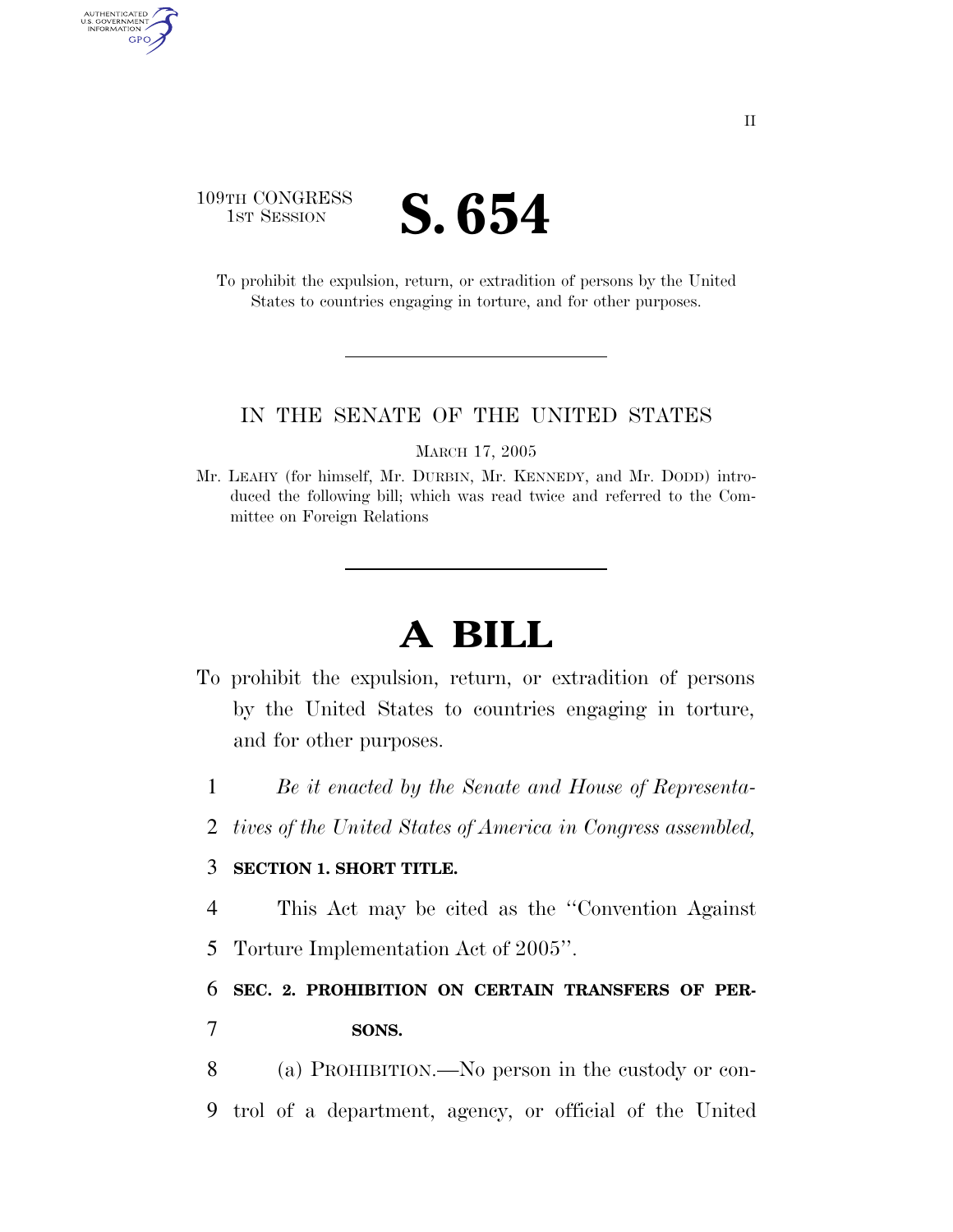| $\mathbf{1}$   | States Government, or of any contractor of any such de-    |
|----------------|------------------------------------------------------------|
| 2              | partment or agency, shall be expelled, returned, or extra- |
| 3              | dited to another country, whether directly or indirectly,  |
| $\overline{4}$ | $if$ —                                                     |
| 5              | (1) the country is included on the most recent             |
| 6              | list submitted to Congress by the Secretary of State       |
| 7              | under section 3; or                                        |
| 8              | $(2)$ there are otherwise substantial grounds for          |
| 9              | believing that the person would be in danger of            |
| 10             | being subjected to torture.                                |
| 11             | (b) EXCEPTIONS.—                                           |
| 12             | $(1)$ WAIVERS.—                                            |
| 13             | (A) AUTHORITY.—The Secretary of State                      |
| 14             | may waive the prohibition in subsection $(a)(1)$           |
| 15             | with respect to a country if the Secretary cer-            |
| 16             | tifies to the appropriate congressional commit-            |
| 17             | tees that—                                                 |
| 18             | (i) the acts of torture that were the                      |
| 19             | basis for including that country on the list               |
| 20             | have ended; and                                            |
| 21             | (ii) there is in place a mechanism that                    |
| 22             | assures the Secretary in a verifiable man-                 |
| 23             | ner that a person expelled, returned, or ex-               |
| 24             | tradited to that country will not be tor-                  |
| 25             | tured in that country, including, at a min-                |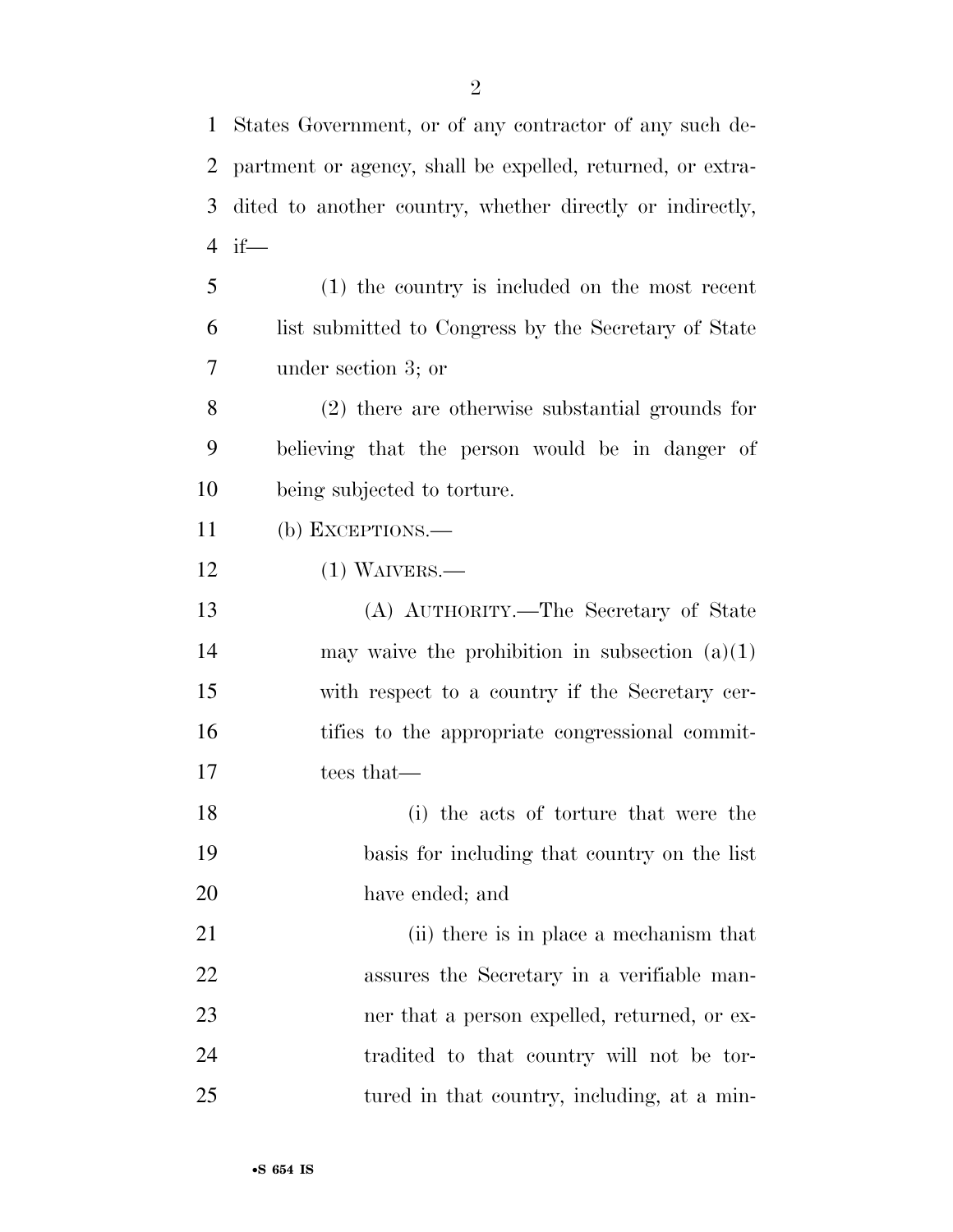- 1 imum, immediate, unfettered, and con-2 tinuing access, from the point of return, to such person by an independent humani-tarian organization.
- (B) REPORTS ON WAIVERS.—
- (i) REPORTS REQUIRED.—For each person expelled, returned, or extradited under a waiver provided under subpara- graph (A), the head of the appropriate government agency making such transfer shall submit to the appropriate congres- sional committees a report that includes the name and nationality of the person transferred, the date of transfer, the rea- son for such transfer, and the name of the receiving country.
- (ii) FORM.—Each report under this subparagraph shall be submitted, to the extent practicable, in unclassified form, but may include a classified annex as necessary to protect the national security of the United States.
- 23 (2) EXTRADITION OR REMOVAL.—The prohibi- tion in subsection  $(a)(1)$  may not be construed to apply to the legal extradition of a person under a bi-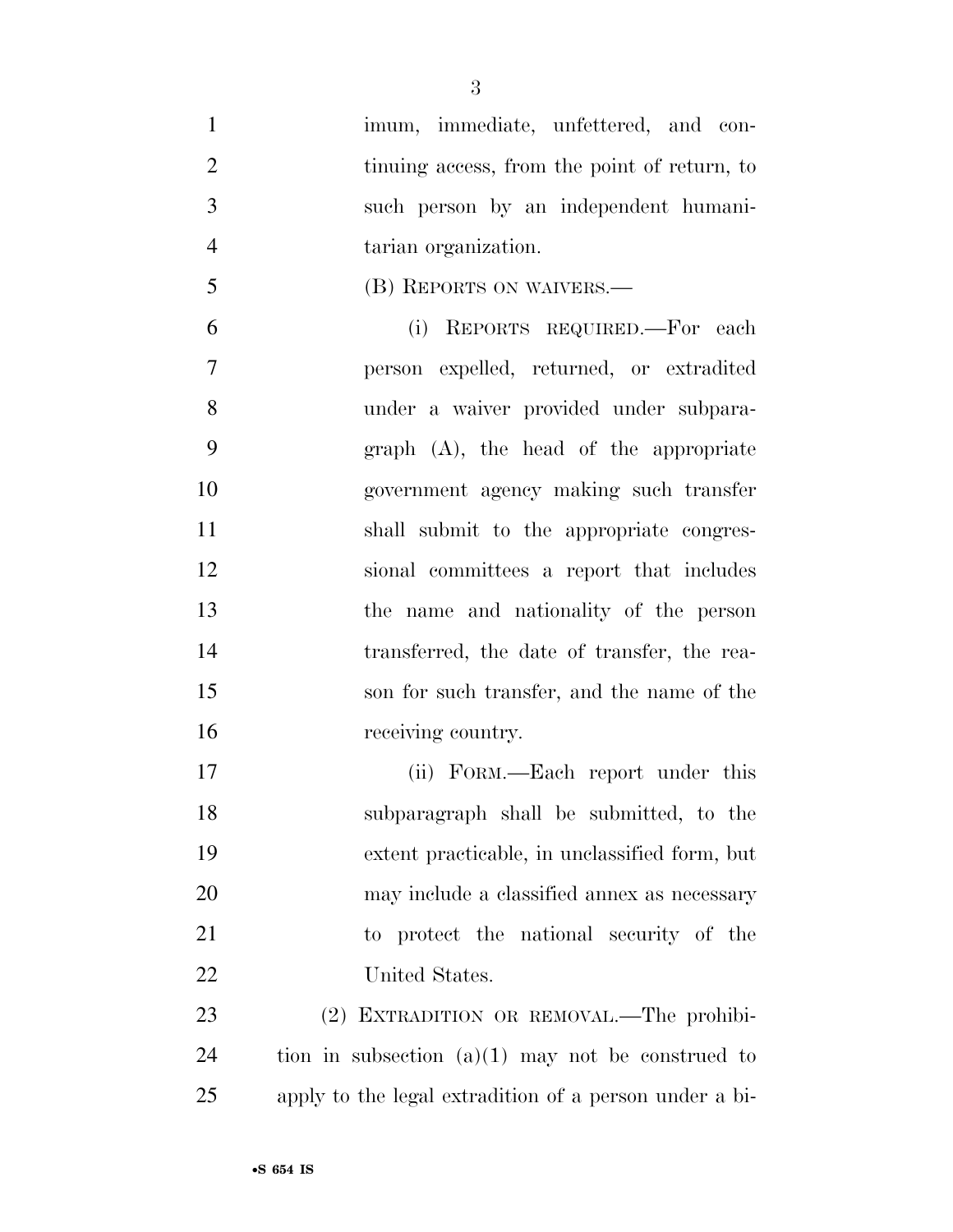lateral or multilateral extradition treaty or to the legal removal of a person under the immigration laws of the United States if, before such extradition or removal, the person has recourse to a United States court of competent jurisdiction to challenge such extradition or removal on the basis that there are substantial grounds for believing that the person would be in danger of being subjected to torture in the receiving country.

 (c) ASSURANCES INSUFFICIENT.—Written or verbal assurances made to the United States by the government of a country that persons in its custody or control will not be tortured are not sufficient for believing that a per- son is not in danger of being subjected to torture for pur-15 poses of subsections (a)(2) and (b)(2), or for meeting the 16 requirement of subsection  $(b)(1)(A)(ii)$ .

#### **SEC. 3. REPORTS ON COUNTRIES USING TORTURE.**

 Not later than 30 days after the effective date of this Act, and annually thereafter, the Secretary of State shall submit to the appropriate congressional committees a re- port listing each country where torture is known to be used. The list shall be compiled on the basis of the infor- mation contained in the most recent annual report of the Secretary of State submitted to the Speaker of the House of Representatives and the Committee on Foreign Rela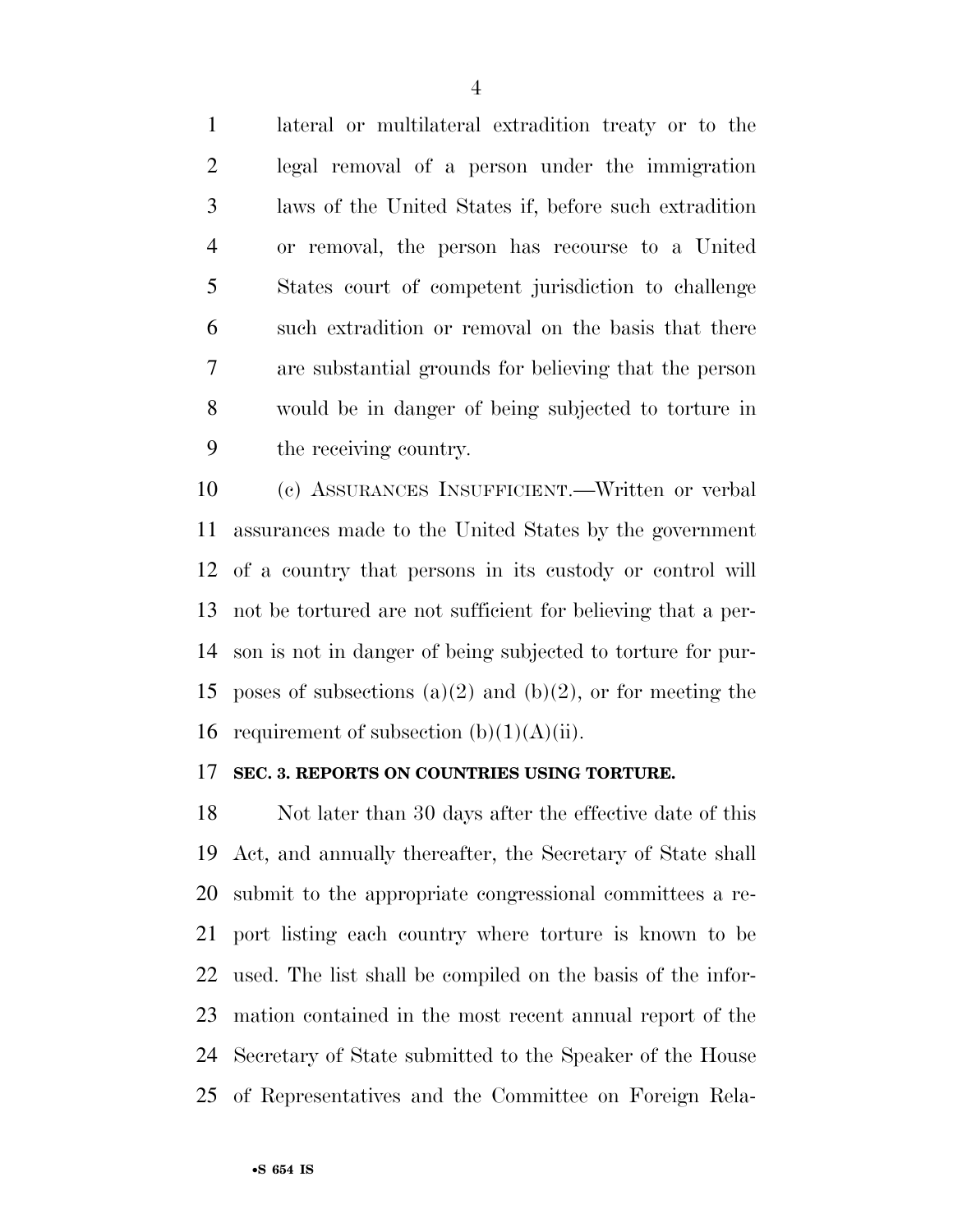tions of the Senate under section 116(d) of the Foreign Assistance Act of 1961 (22 U.S.C. 2151n(d)).

# **SEC. 4. REGULATIONS.**

 (a) INTERIM REGULATIONS.—Not later than 60 days after the effective date of this Act, the heads of the appro- priate government agencies shall prescribe interim regula- tions for the purpose of carrying out this Act and imple- menting the obligations of the United States under Article 3 of the Convention Against Torture, subject to any res- ervations, understandings, declarations, and provisos con- tained in the Senate resolution advising and consenting to the ratification of the Convention Against Torture, and consistent with the provisions of this Act.

 (b) FINAL REGULATIONS.—Not later than 180 days after interim regulations are prescribed under subsection (a), and following a period of notice and opportunity for public comment, the heads of the appropriate government agencies shall prescribe final regulations for the purposes described in subsection (a).

#### **SEC. 5. SAVINGS CLAUSE.**

 Nothing in this Act shall be construed to eliminate, limit, or constrain in any way the obligations of the United States or the rights of any individual under the Conven-tion Against Torture or any other applicable law.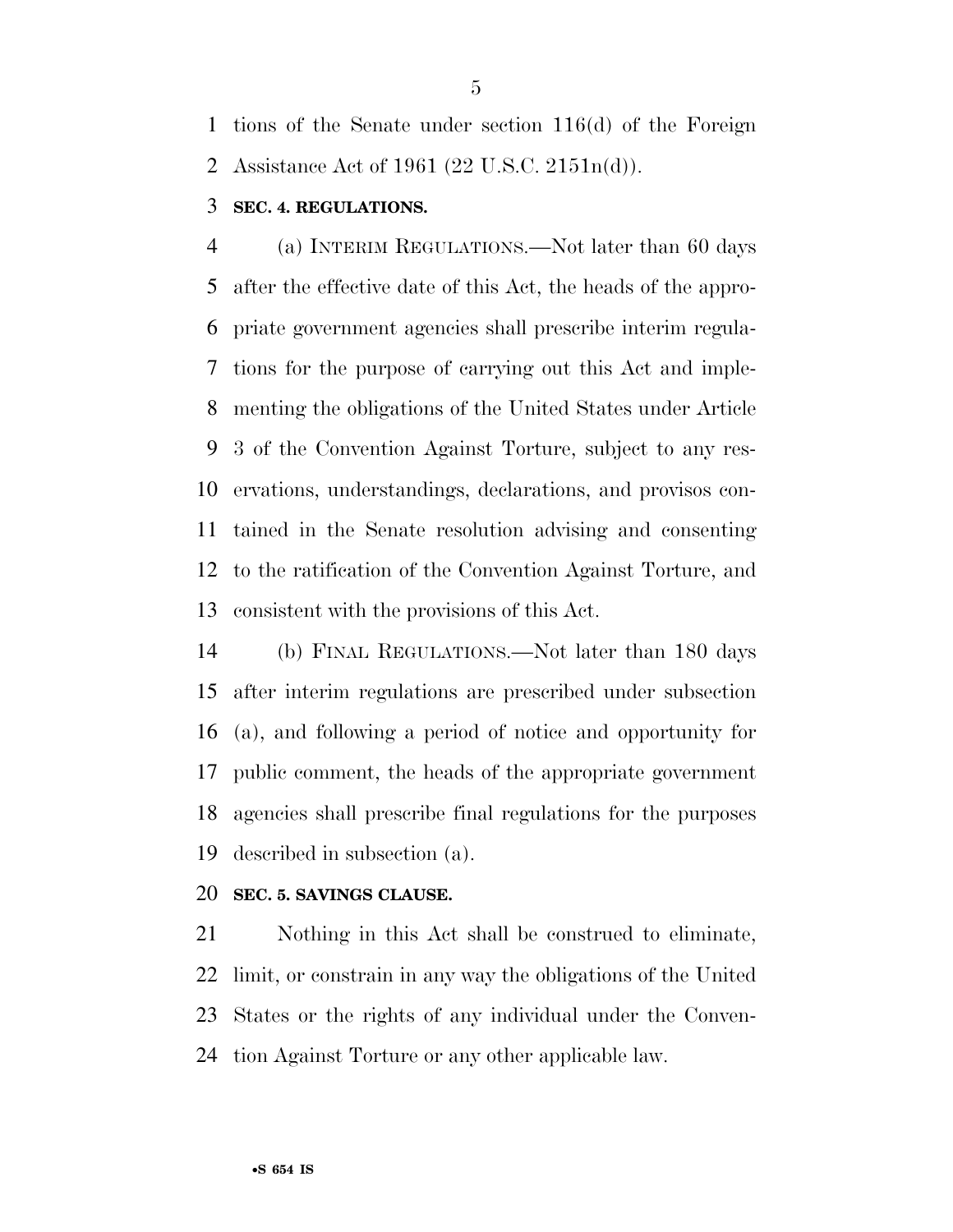#### **SEC. 6. REPEAL OF SUPERSEDED AUTHORITY.**

 Section 2242 of the Foreign Affairs Reform and Re- structuring Act of 1998 (Public Law 105–277; 8 U.S.C. 1231 note) is repealed. Regulations promulgated under such section that are in effect on the date this Act becomes effective shall remain in effect until the heads of the ap- propriate government agencies issue interim regulations under section 4(a).

#### **SEC. 7. DEFINITIONS.**

(a) DEFINED TERMS.—In this Act:

 (1) APPROPRIATE GOVERNMENT AGENCIES.— The term ''appropriate government agencies'' means—

 (A) the intelligence community (as defined in section 3(4) of the National Security Act of 16 1947 (50 U.S.C. 401a(4))); and

 (B) elements of the Department of State, the Department of Defense, the Department of Homeland Security, the Department of Justice, the United States Secret Service, the United States Marshals Service, and any other Federal law enforcement, national security, intelligence, or homeland security agency that takes or as- sumes custody or control of persons or trans- ports persons in its custody or control outside the United States, other than those elements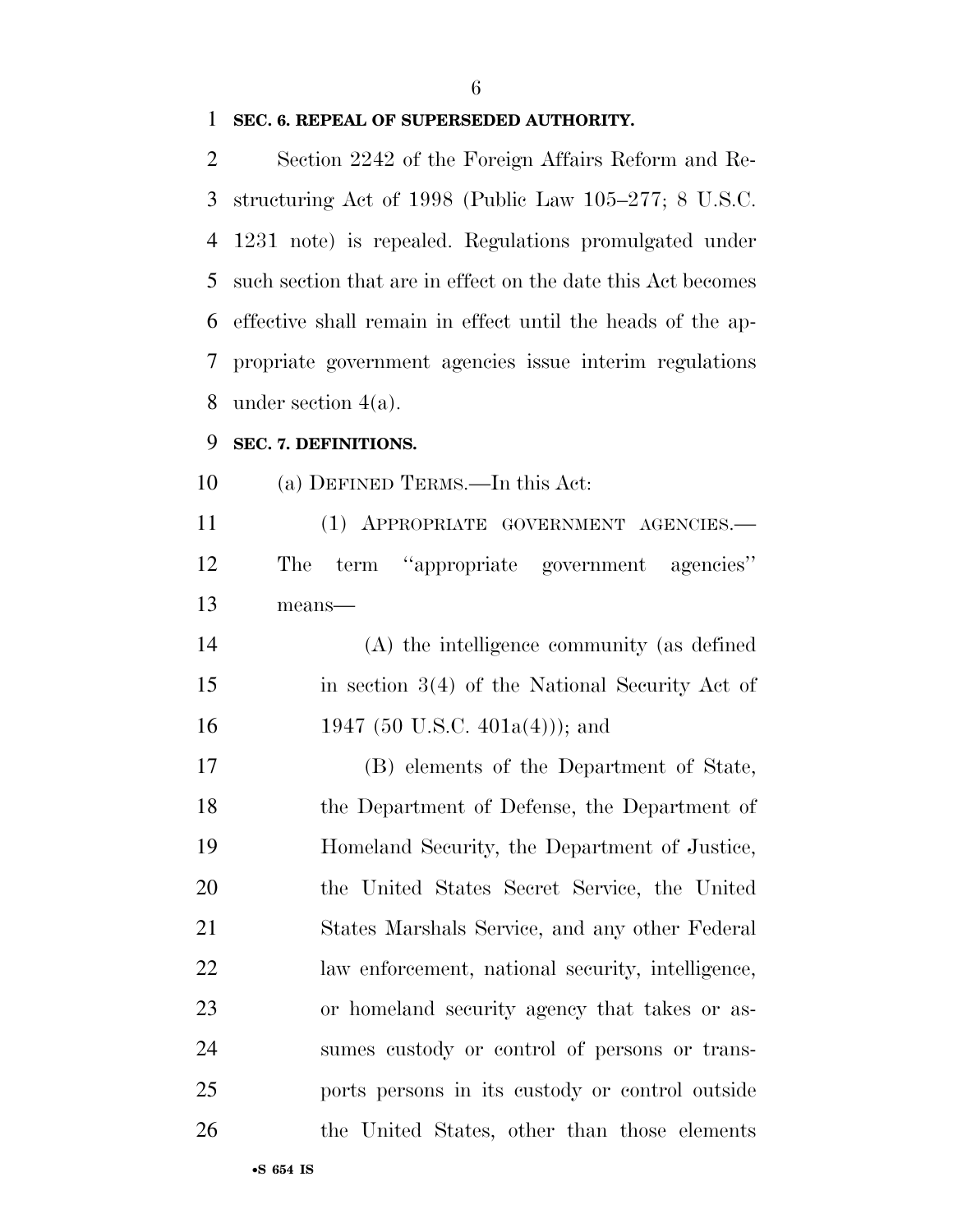| $\mathbf{1}$   | listed or designated as elements of the intel-       |
|----------------|------------------------------------------------------|
| $\overline{2}$ | ligence community under section $3(4)$ of the        |
| 3              | National Security Act of 1947 (50 U.S.C.             |
| $\overline{4}$ | $401a(4))$ .                                         |
| 5              | (2) APPROPRIATE CONGRESSIONAL COMMIT-                |
| 6              | TEES.—The term "appropriate congressional com-       |
| 7              | mittees" means-                                      |
| 8              | (A) the Committees on Armed Services,                |
| 9              | Homeland Security and Government Affairs,            |
| 10             | Judiciary, Foreign Relations, and the Select         |
| 11             | Committee on Intelligence of the Senate; and         |
| 12             | (B) the Committees on Armed Services,                |
| 13             | Homeland Security, Judiciary, International          |
| 14             | Relations, and the Permanent Select Committee        |
| 15             | on Intelligence of the House of Representatives.     |
| 16             | (3) CONVENTION AGAINST TORTURE.—The                  |
| 17             | term "Convention Against Torture" means the          |
| 18             | United Nations Convention Against Torture and        |
| 19             | Other Cruel, Inhuman or Degrading Treatment or       |
| <b>20</b>      | Punishment, done at New York on December 10,         |
| 21             | 1984, entered into force on June 26, 1987, signed    |
| 22             | by the United States on April 18, 1988, and ratified |
| 23             | by the United States on October 21, 1994 (T. Doc.    |
| 24             | $100 - 20$ .                                         |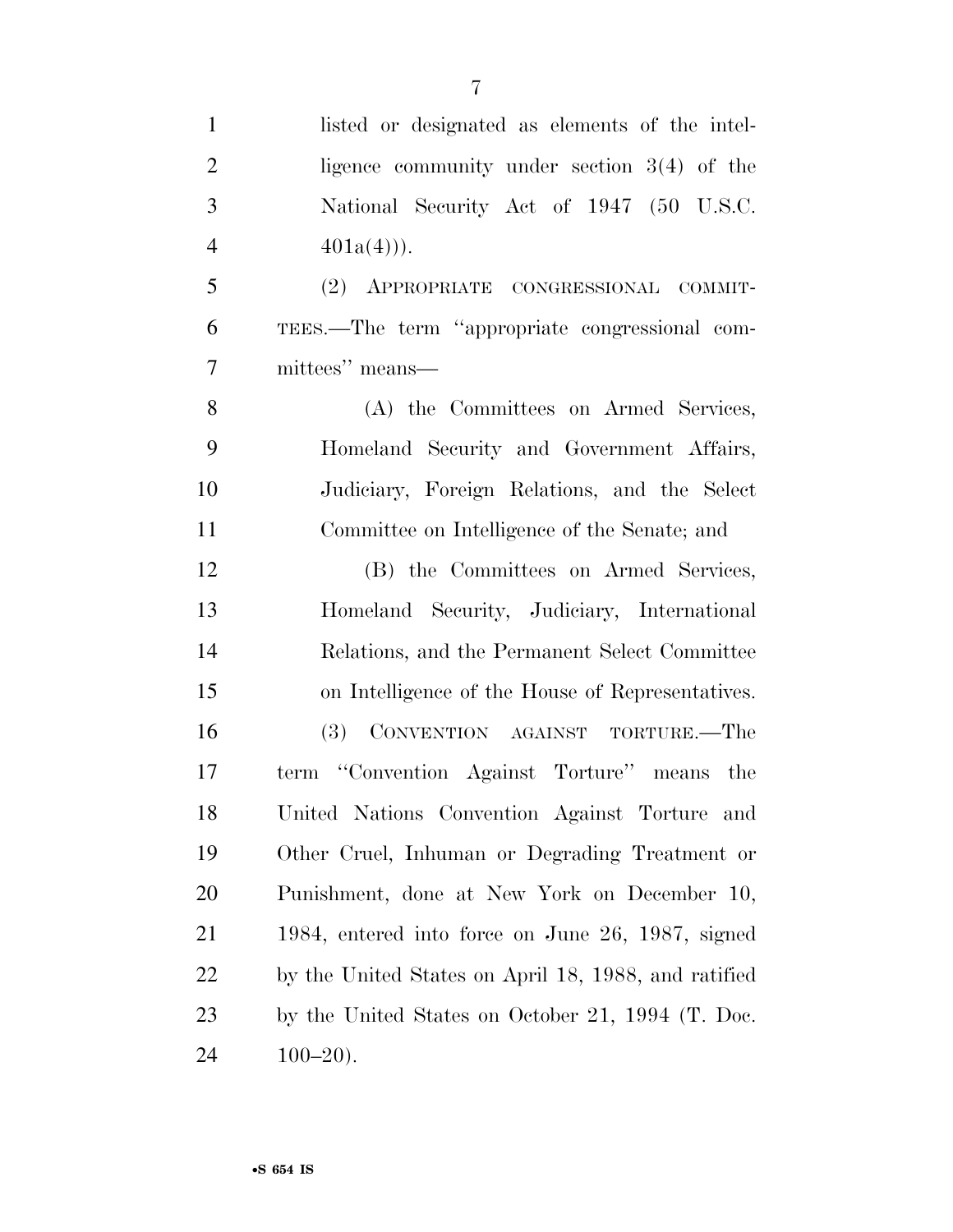(4) EXPELLED PERSON.—A person who is ex- pelled is a person who is involuntarily transferred from the territory of any country, or a port of entry thereto, to the territory of another country, or a port of entry thereto.

 (5) EXTRADITED PERSON.—A person who is ex- tradited is an accused person who, in accordance with chapter 209 of title 18, United States Code, is surrendered or delivered to another country with ju-risdiction to try and punish the person.

 (6) RETURNED PERSON.—A person who is re- turned is a person who is transferred from the terri- tory of any country, or a port of entry thereto, to the territory of another country of which the person is a national or where the person has previously re-sided, or a port of entry thereto.

 (b) SAME TERMS AS IN THE CONVENTION AGAINST TORTURE.—Except as otherwise provided, the terms used in this Act have the meanings given those terms in the Convention Against Torture, subject to any reservations, understandings, declarations, and provisos contained in the Senate resolution advising and consenting to the ratifi-cation of the Convention Against Torture.